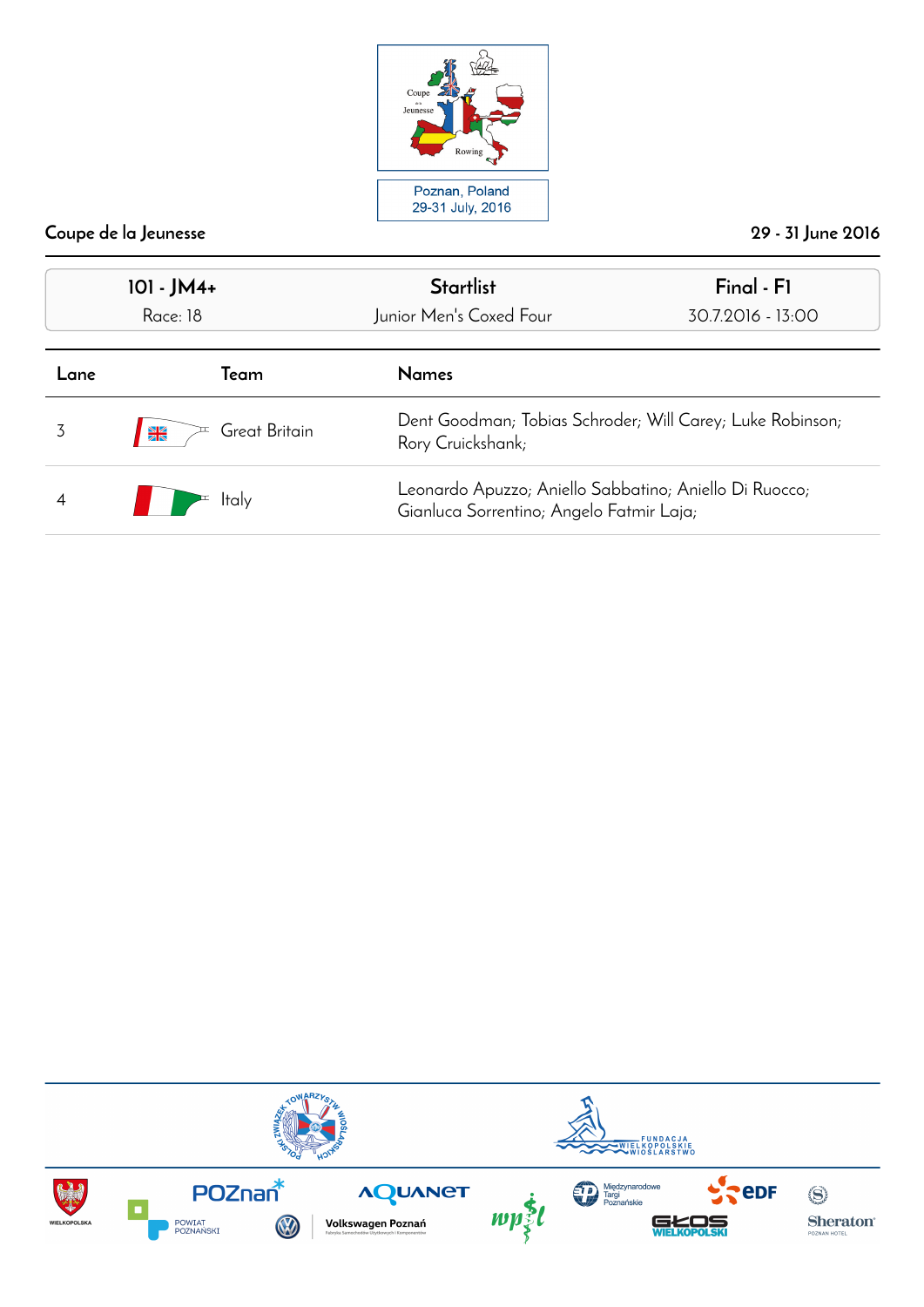

| 102 - JM4-<br><b>Race: 19</b> |         | <b>Startlist</b><br>Junior Men's Four                                               | Final - FB<br>30.7.2016 - 13:10 |  |
|-------------------------------|---------|-------------------------------------------------------------------------------------|---------------------------------|--|
| Lane                          | Team    | <b>Names</b>                                                                        |                                 |  |
|                               | Ireland | Aaron Johnston; Samuel Armstrong; Ross Corrigan; Patrick<br>Kennelly;               |                                 |  |
| Poland                        |         | Piotr Dziewieczynski; Maksymilian Gawronski; Mateusz<br>Nawrocki; Mateusz Kalinski; |                                 |  |

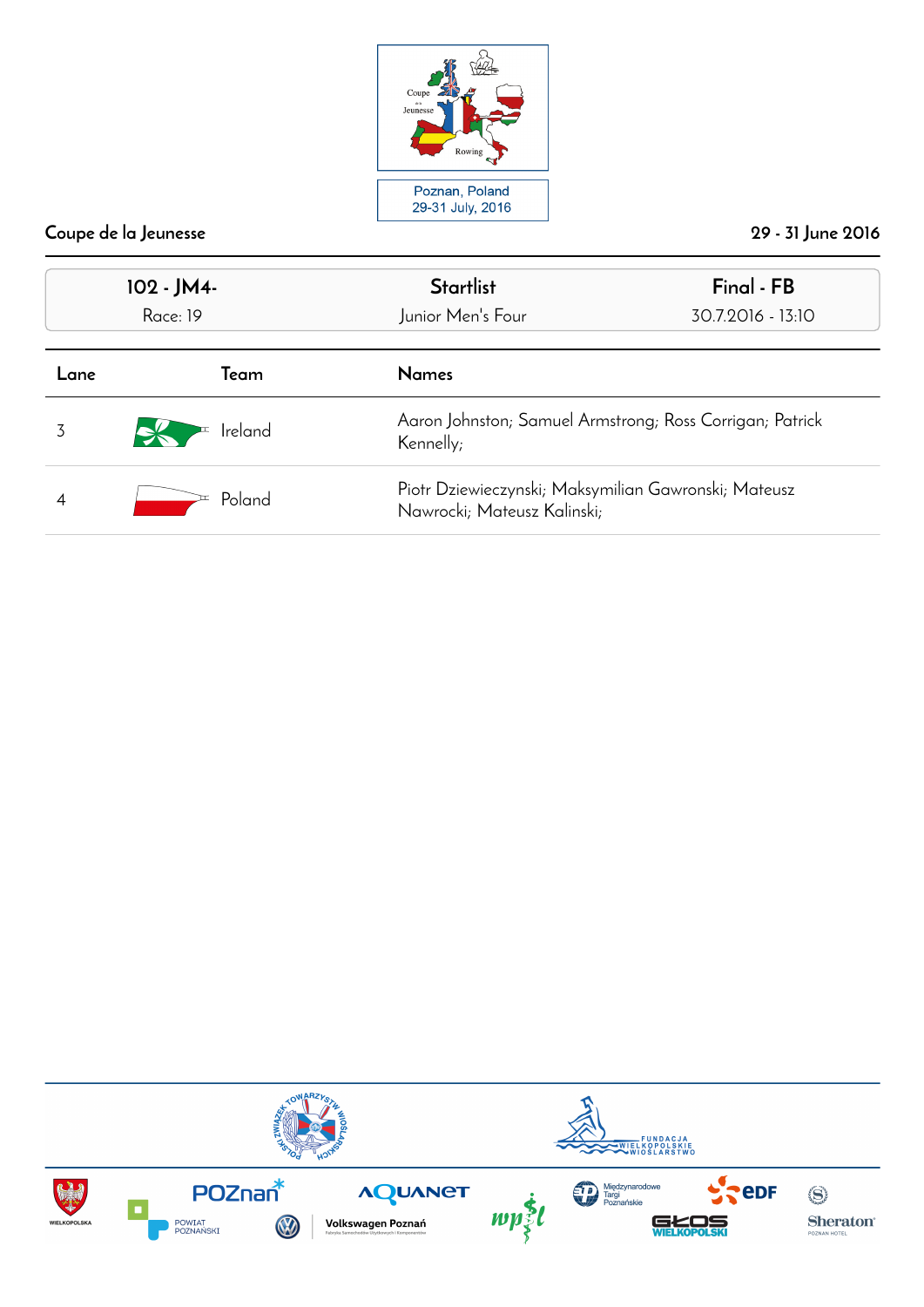

| 102 - JM4-     |                                | <b>Startlist</b>                                                               | Final - FA                                                   |
|----------------|--------------------------------|--------------------------------------------------------------------------------|--------------------------------------------------------------|
|                | Race: 20                       | Junior Men's Four                                                              | 30.7.2016 - 13:15                                            |
| Lane           | Team                           | <b>Names</b>                                                                   |                                                              |
|                | Hungary                        | Peter Lajko;                                                                   | Csaba Zoltan Kiraly; Mark David Kunstar; David Benarik; Aron |
| $\overline{2}$ | <b>Italy</b>                   | Verrone;                                                                       | Adalberto Rinaldi; Gustavo Ferrio; Martin Accatino; Leonardo |
| 3              | Switzerland                    | Oliver Gisiger; Nico Mueller; Samuel Breckenridge; Maximilien<br>Chervaz;      |                                                              |
| 4              | Great Britain<br>$\frac{N}{2}$ |                                                                                | Marcus Jonas; Callum Urquhart; Henry Jones; Alexander Wythe; |
| 5              | France                         | Bastien PALLANCHARD; Timothee JUST; Charlelie RUBIO;<br>Victor GENANS-BOITEUX; |                                                              |
| 6              | Austria                        | Felix Ratzenböck; Peter Pfahnl; Lorenz Lindorfer; Anton Sigl;                  |                                                              |

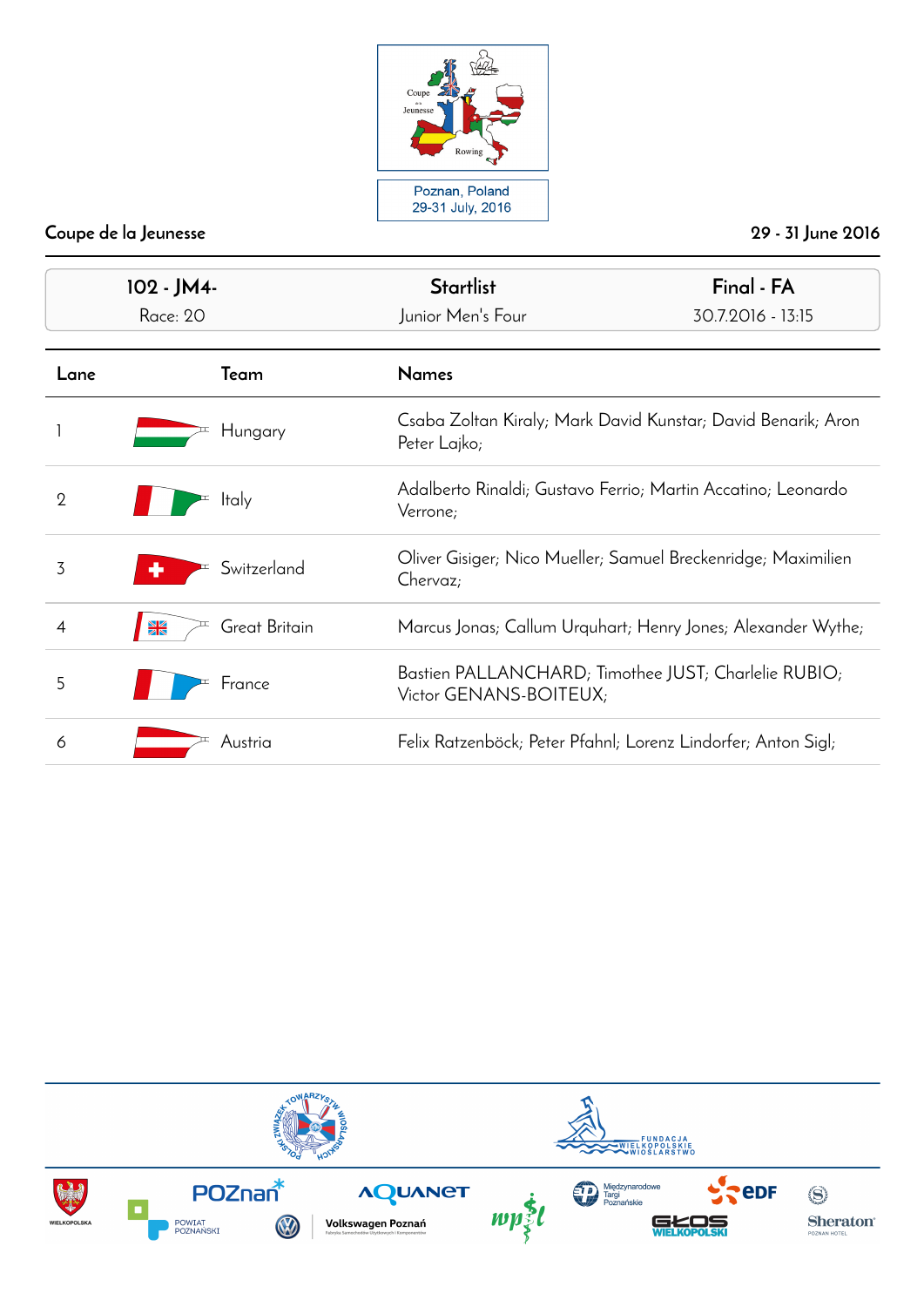

| 103 - JM2-<br>Race: 21 |                                                  | <b>Startlist</b><br>Junior Men's Pair        | Final - F1<br>30.7.2016 - 13:30 |  |
|------------------------|--------------------------------------------------|----------------------------------------------|---------------------------------|--|
| Lane                   | Team                                             | <b>Names</b>                                 |                                 |  |
| $\overline{2}$         | $\frac{\mathbf{N}}{\mathbf{Z}}$<br>Great Britain | Will Allen; Alex Williams;                   |                                 |  |
| 3                      | Spain                                            | SERGI MARIANO; ISAAC ALAMO;                  |                                 |  |
| 4                      | <b>Italy</b>                                     | Carlo Franzoni; Raffele Nugnes;              |                                 |  |
| 5                      | <b>Netherlands</b>                               | Douwe Pieter Rietveld; Lein André Geschiere; |                                 |  |

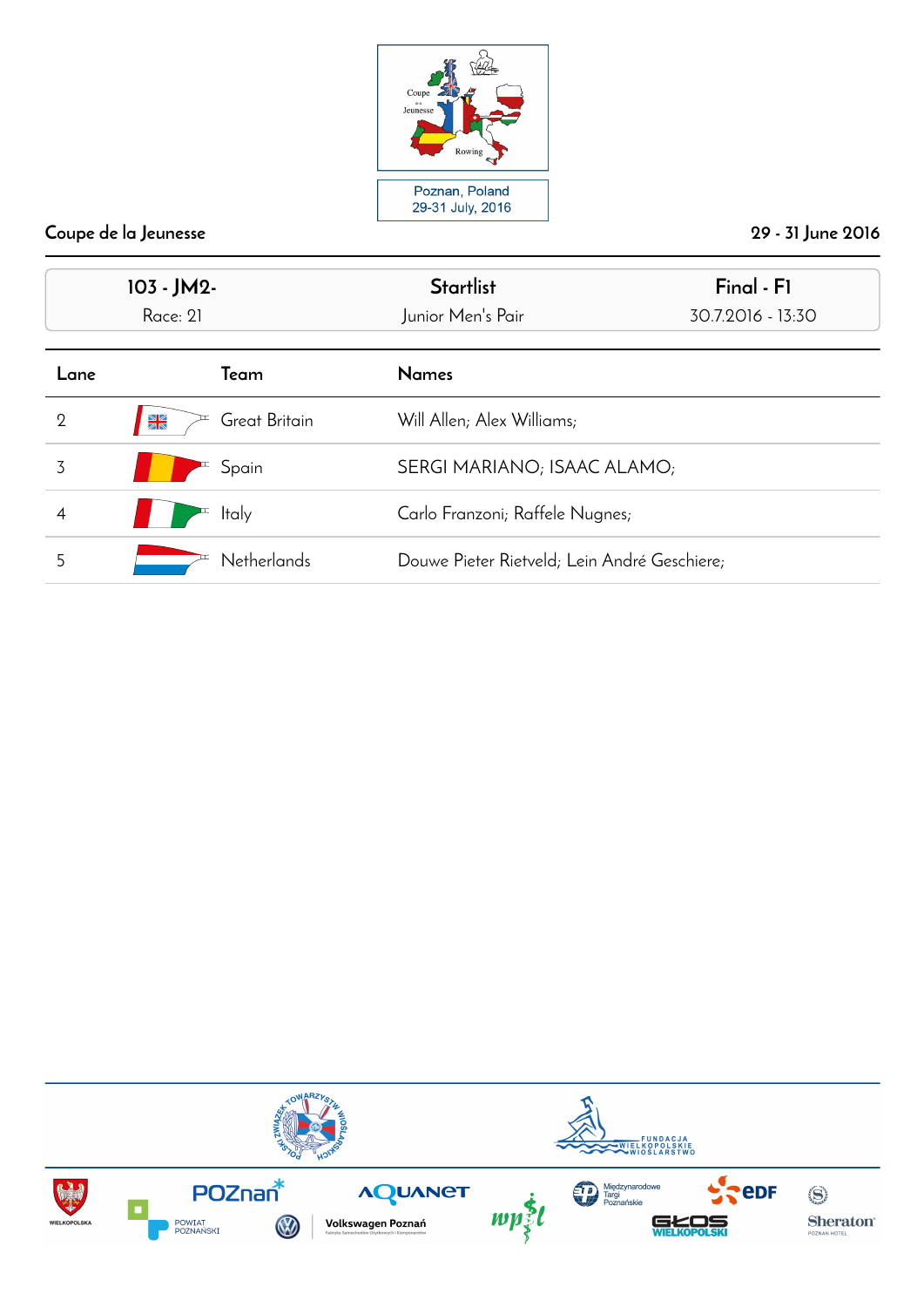

| 104 - JM1x<br>Race: 22 |                                | <b>Startlist</b><br>Junior Men's Single Sculls | Final - FA<br>30.7.2016 - 13:45 |  |
|------------------------|--------------------------------|------------------------------------------------|---------------------------------|--|
| Lane                   | Team                           | <b>Names</b>                                   |                                 |  |
|                        | <b>Italy</b>                   | Gabriele D'Alfonsi;                            |                                 |  |
| $\overline{2}$         | Switzerland<br>٠               | Fabien Donzelli;                               |                                 |  |
| 3                      | Portugal                       | DINIS DUARTE COSTA;                            |                                 |  |
| $\overline{4}$         | Great Britain<br>$\frac{N}{2}$ | Oliver Costley;                                |                                 |  |
| 5                      | Hungary                        | Erik Arhold;                                   |                                 |  |
| 6                      | Austria                        | Severin Erlmoser;                              |                                 |  |

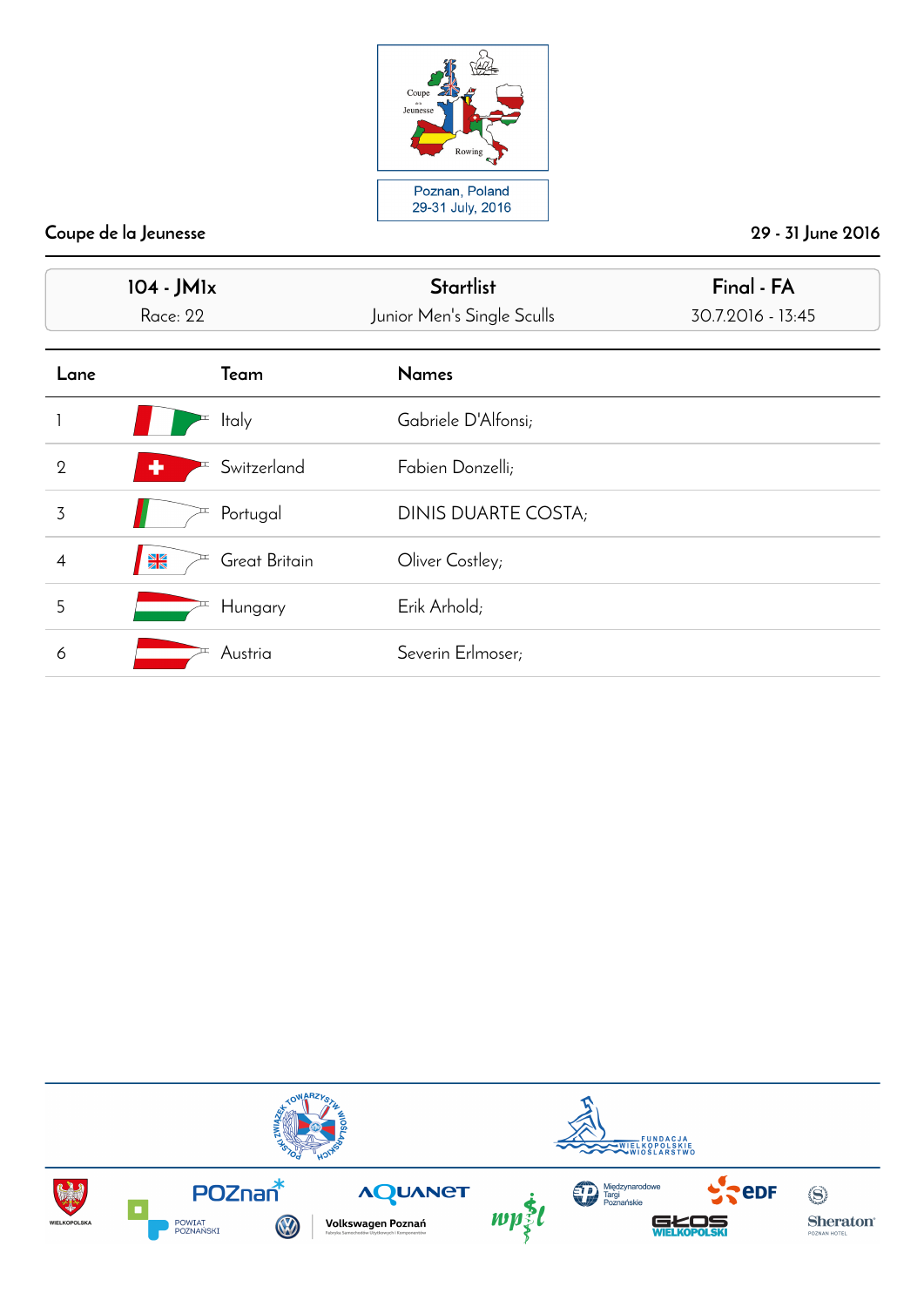

| 105 - JM2x      |                    | <b>Startlist</b>                             | Final - FB        |
|-----------------|--------------------|----------------------------------------------|-------------------|
| <b>Race: 23</b> |                    | Junior Men's Double Sculls                   | 30.7.2016 - 13:55 |
| Lane            | Team               | <b>Names</b>                                 |                   |
| 2               | Austria            | Maximilian Hornacek; Martin Animashaun;      |                   |
| 3               | Poland             | Krzysztof Kasparek; Jan Domeradzki;          |                   |
| 4               | <b>Netherlands</b> | David Anton Hendrik Janssen; Hilmar Verbeek; |                   |
| 5               | Belgium            | Arnaud Defraigne; Vladislav Goliovanenko;    |                   |

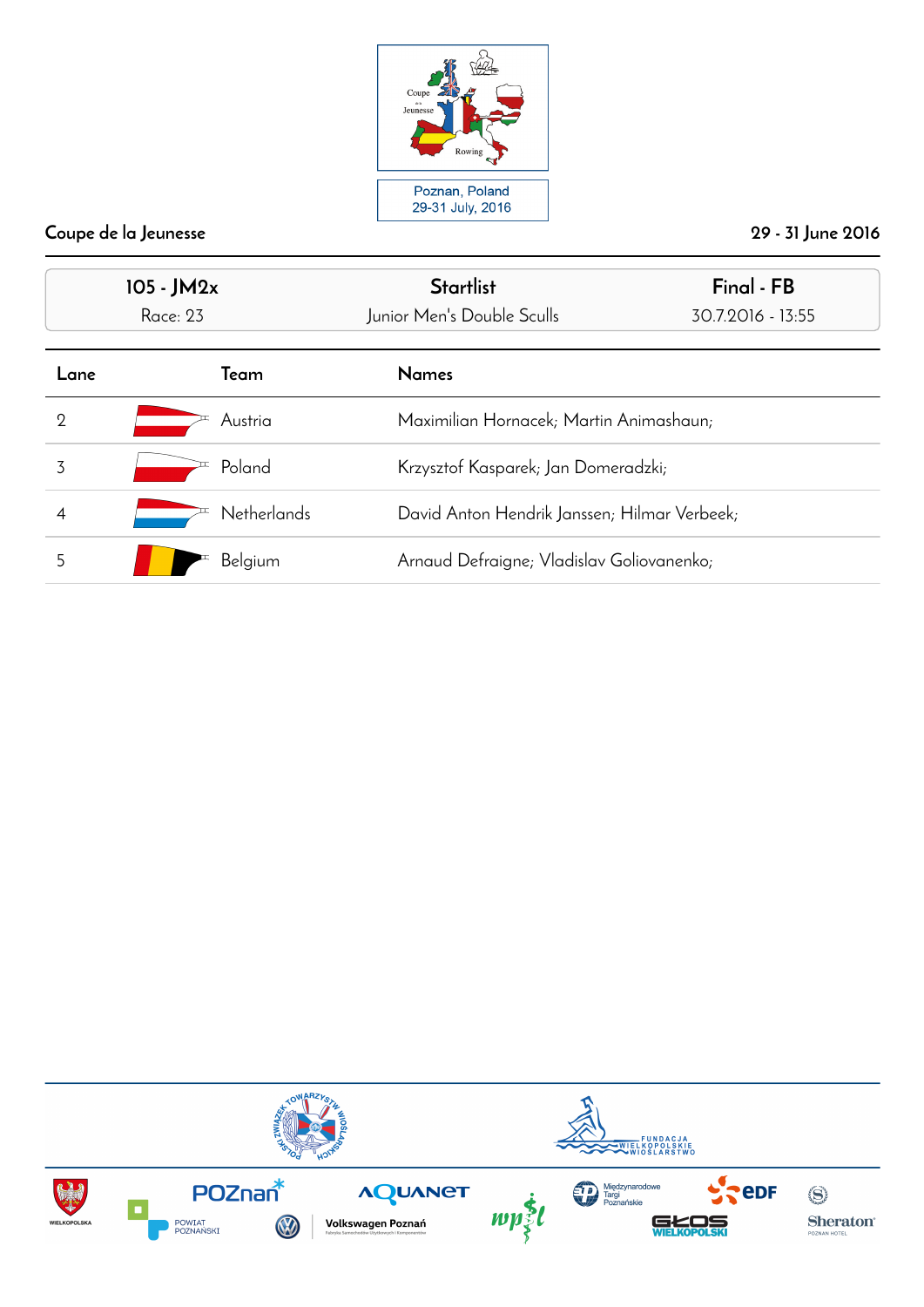

| $105 - JM2x$<br>Race: 24 |                                | <b>Startlist</b><br>Junior Men's Double Sculls | Final - FA<br>30.7.2016 - 14:00 |
|--------------------------|--------------------------------|------------------------------------------------|---------------------------------|
| Lane                     | Team                           | <b>Names</b>                                   |                                 |
|                          | France                         | Clement EMERY; Damien MOSCATELLO;              |                                 |
| $\overline{2}$           | Hungary                        | Patrik Porvazsnyik; Rajmund Szlovak;           |                                 |
| 3                        | Switzerland<br>÷               | Linus Copes; Valentin Huehn;                   |                                 |
|                          | Great Britain<br>$\frac{N}{2}$ | Matt Haywood; Sam Champion;                    |                                 |
| 5                        | Portugal                       | TIAGO SILVA; GONCALO DELGADO;                  |                                 |
| 6                        | Italy                          | Vittorio Piani; Matteo Amadini;                |                                 |

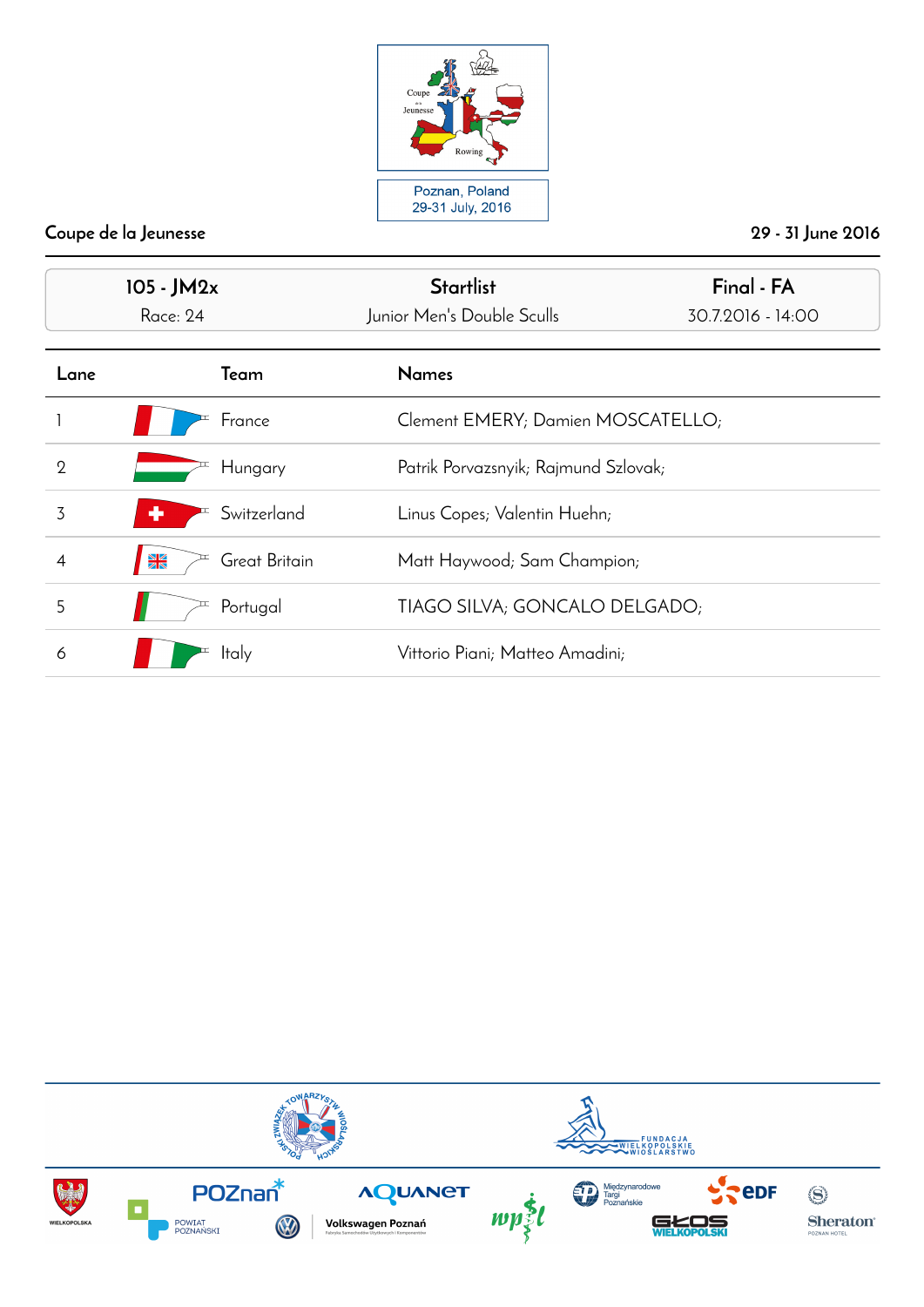

| 106 - JM4x<br><b>Race: 25</b> |                    | <b>Startlist</b><br>Junior Men's Quadruple Sculls                              | Final - FB<br>30.7.2016 - 14:10 |
|-------------------------------|--------------------|--------------------------------------------------------------------------------|---------------------------------|
| Lane                          | Team               | <b>Names</b>                                                                   |                                 |
| 2                             | Ireland            | Niall Beggan; Barry O Flynn; Barry Connolly; Stephen O<br>Sullivan;            |                                 |
| 3                             | Switzerland<br>۰   | David Kuylen; Emanuel Poncioni; Nils Schneider; Martin Arbter;                 |                                 |
| 4                             | Portugal           | EDUARDO VIEIRA; RODRIGO SILVA; JOAO CARVALHO;<br>FRANCISCO SANTOS;             |                                 |
| 5                             | <b>Netherlands</b> | Lucas Bernard Hofman; Thijs Kroeze; Casper Johannes van<br>Luyken; Max Gompel; |                                 |

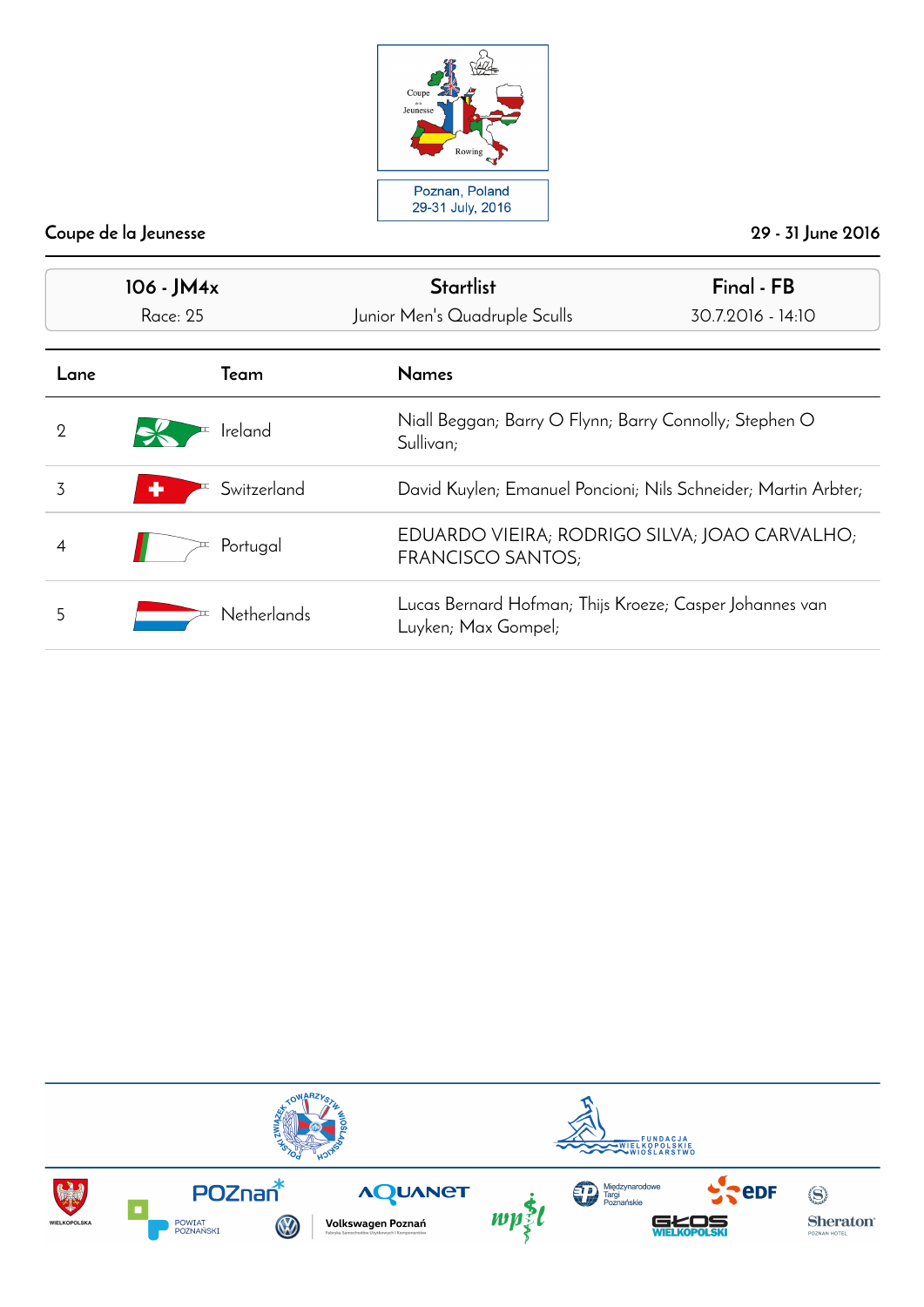

| 106 - JM4x     |                                | <b>Startlist</b>                                                               | Final - FA                                                               |  |
|----------------|--------------------------------|--------------------------------------------------------------------------------|--------------------------------------------------------------------------|--|
| Race: 26       |                                | Junior Men's Quadruple Sculls                                                  | 30.7.2016 - 14:15                                                        |  |
| Lane           | Team                           | <b>Names</b>                                                                   |                                                                          |  |
|                | Spain                          |                                                                                | ALFONSO BERRAL; MANEL BALASTEGUI; CRISTIAN<br>LOREDO; IGNACIO SEBASTIAN; |  |
| $\overline{2}$ | <b>Italy</b>                   | Matteo Ciriello;                                                               | Guglielmo Maria Pacifico; Matteo Manzi; Alan Bergamo;                    |  |
| 3              | Belgium                        | Calvin Govaert; Tristan Vandenbussche; Xander Deweert;<br>Benjamin De Catelle; |                                                                          |  |
|                | Great Britain<br>$\frac{N}{N}$ |                                                                                | Harry Oliver; Callum Sullivan; Ben Simon; Tom Smith;                     |  |
| 5              | Poland                         | Lukaszewicz;                                                                   | Bartlomiej Zalega; Maciej Madaj; Tomasz Budzynski; Kacper                |  |
| 6              | Austria                        | Johannes Hafergut; Leopold Wiesinger; Benedikt Neppl;<br>Umberto Bertagnoli;   |                                                                          |  |

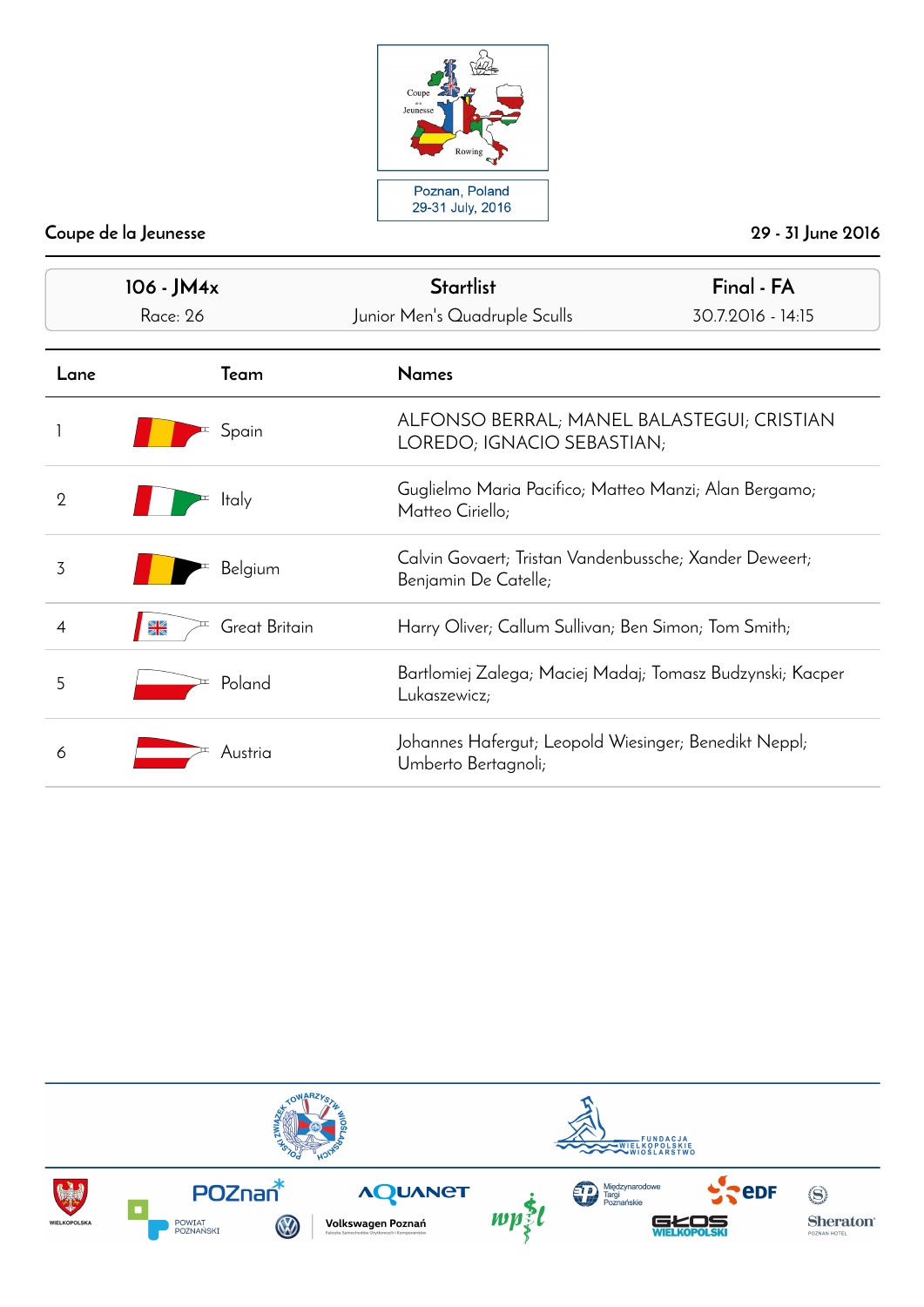

| 124 - JM1x<br><b>Race: 27</b> |                                | <b>Startlist</b><br>Junior Men's Single Sculls | Final - F1<br>30.7.2016 - 14:20 |
|-------------------------------|--------------------------------|------------------------------------------------|---------------------------------|
| Lane                          | Team                           | <b>Names</b>                                   |                                 |
| $\mathbf{2}$                  | Switzerland<br>÷               | Silvan Roelli;                                 |                                 |
| 3                             | Netherlands                    | Hidde Pieter Meijer;                           |                                 |
| 4                             | <b>Italy</b>                   | Marcus Acton Bond;                             |                                 |
| 5                             | Great Britain<br>$\frac{N}{2}$ | Finlay Gromark;                                |                                 |

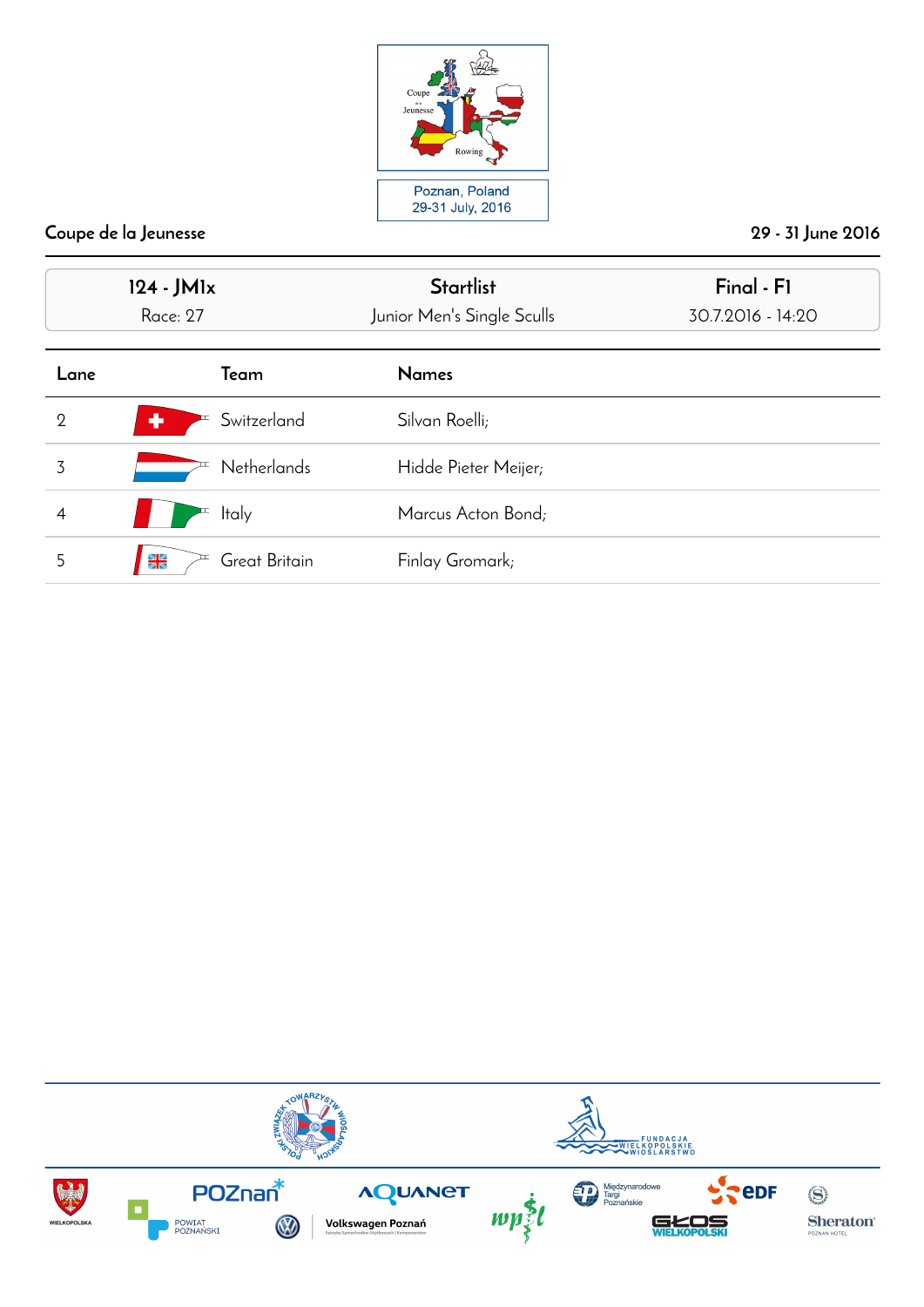

|                | 107 - JW1x<br>Race: 28 | <b>Startlist</b><br>Junior Women's Single Sculls | Final - FB<br>30.7.2016 - 14:25 |
|----------------|------------------------|--------------------------------------------------|---------------------------------|
| Lane           | Team                   | <b>Names</b>                                     |                                 |
| $\overline{2}$ | <b>Italy</b>           | Ilaria Corazza;                                  |                                 |
| 3              | <b>Netherlands</b>     | Céline Susanne den Bremer;                       |                                 |
|                | Poland                 | Zuzanna Lesner;                                  |                                 |

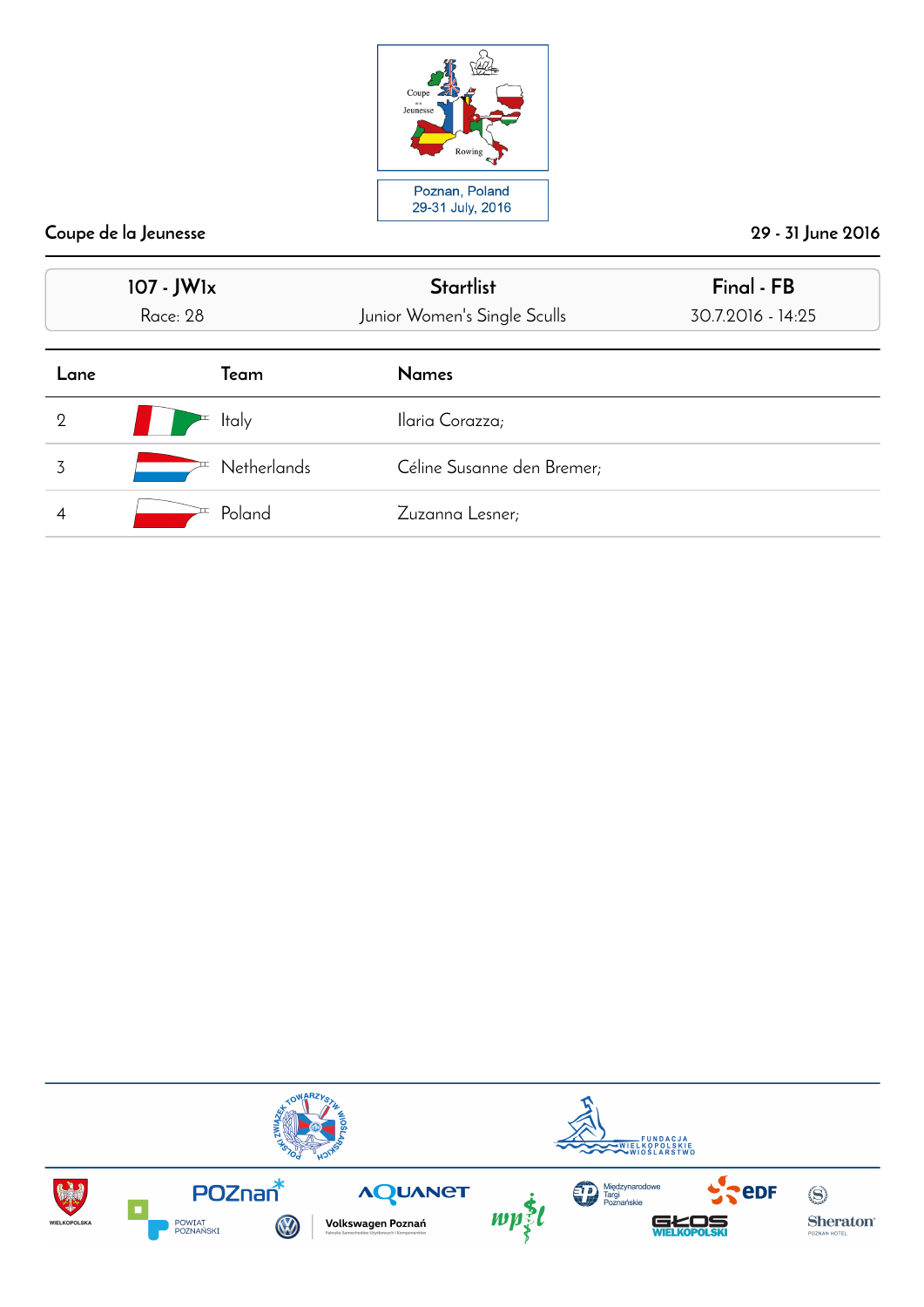

| 107 - JW1x<br><b>Race: 29</b> |                                | <b>Startlist</b><br>Junior Women's Single Sculls | Final - FA<br>30.7.2016 - 14:30 |  |
|-------------------------------|--------------------------------|--------------------------------------------------|---------------------------------|--|
| Lane                          | Team                           | <b>Names</b>                                     |                                 |  |
|                               | Belgium                        | Caitlin Govaert;                                 |                                 |  |
| $\overline{2}$                | France                         | Ella ROWELL;                                     |                                 |  |
| 3                             | Great Britain<br>$\frac{N}{2}$ | Emma Andrews;                                    |                                 |  |
| $\overline{4}$                | Switzerland<br>٠               | Mattea Wuethrich;                                |                                 |  |
| 5                             | Hungary                        | Mercedesz Anita Nemeth;                          |                                 |  |
| 6                             | Portugal                       | <b>INES OLIVEIRA;</b>                            |                                 |  |

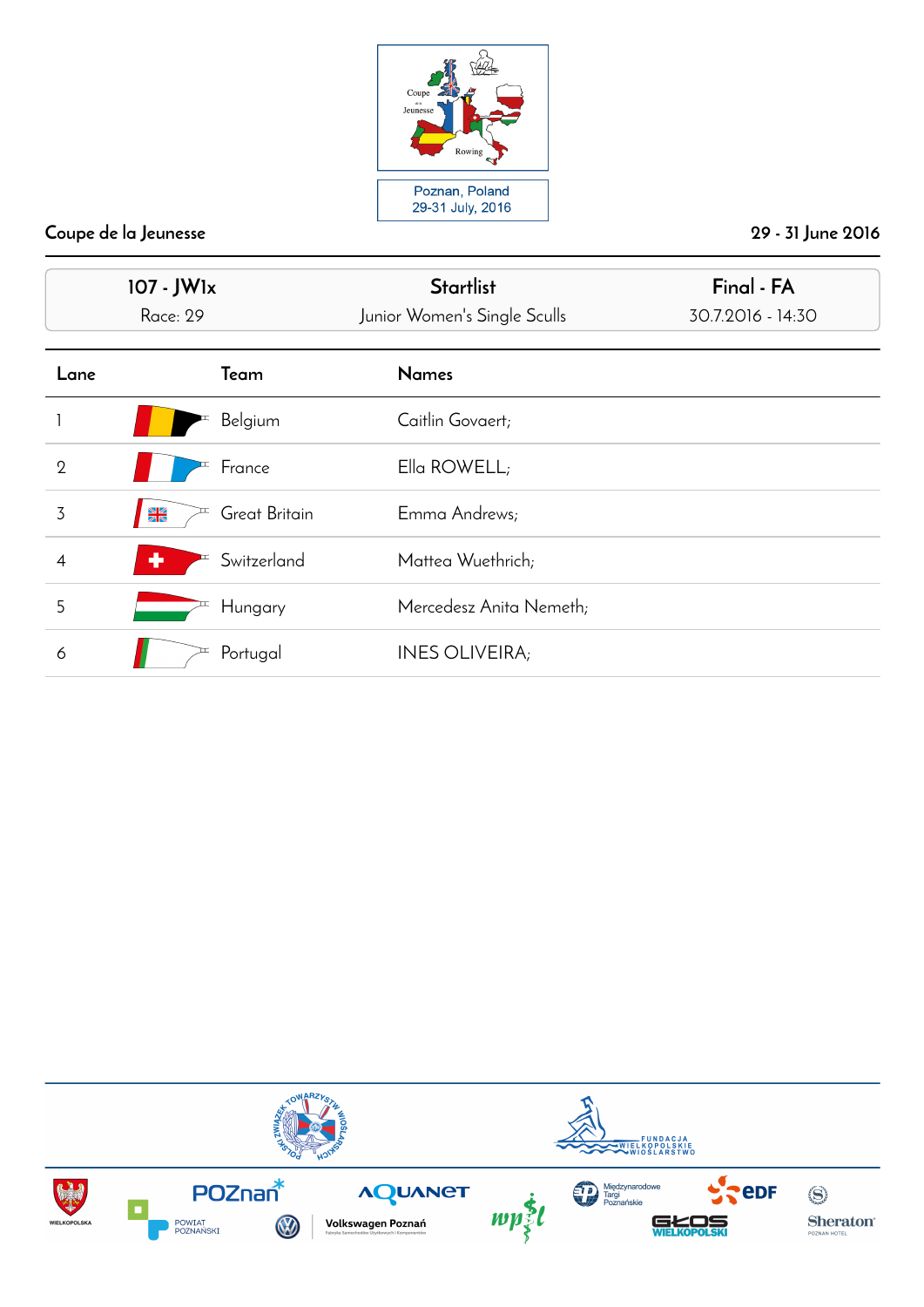

| $108 - JW2x$<br>Race: 30 |                    | <b>Startlist</b><br>Junior Women's Double Sculls | Final - FB<br>30.7.2016 - 14:40                         |  |
|--------------------------|--------------------|--------------------------------------------------|---------------------------------------------------------|--|
| Lane                     | Team               | <b>Names</b>                                     |                                                         |  |
| 2                        | Hungary            | Tari Kitti; Laszlo Kira;                         |                                                         |  |
| 3                        | <b>Netherlands</b> |                                                  | Pien Felice Ruigrok; Jacobien Willemijn van Westreenen; |  |
|                          | Belgium            | Luca Colpaert; Jolien Dessein;                   |                                                         |  |

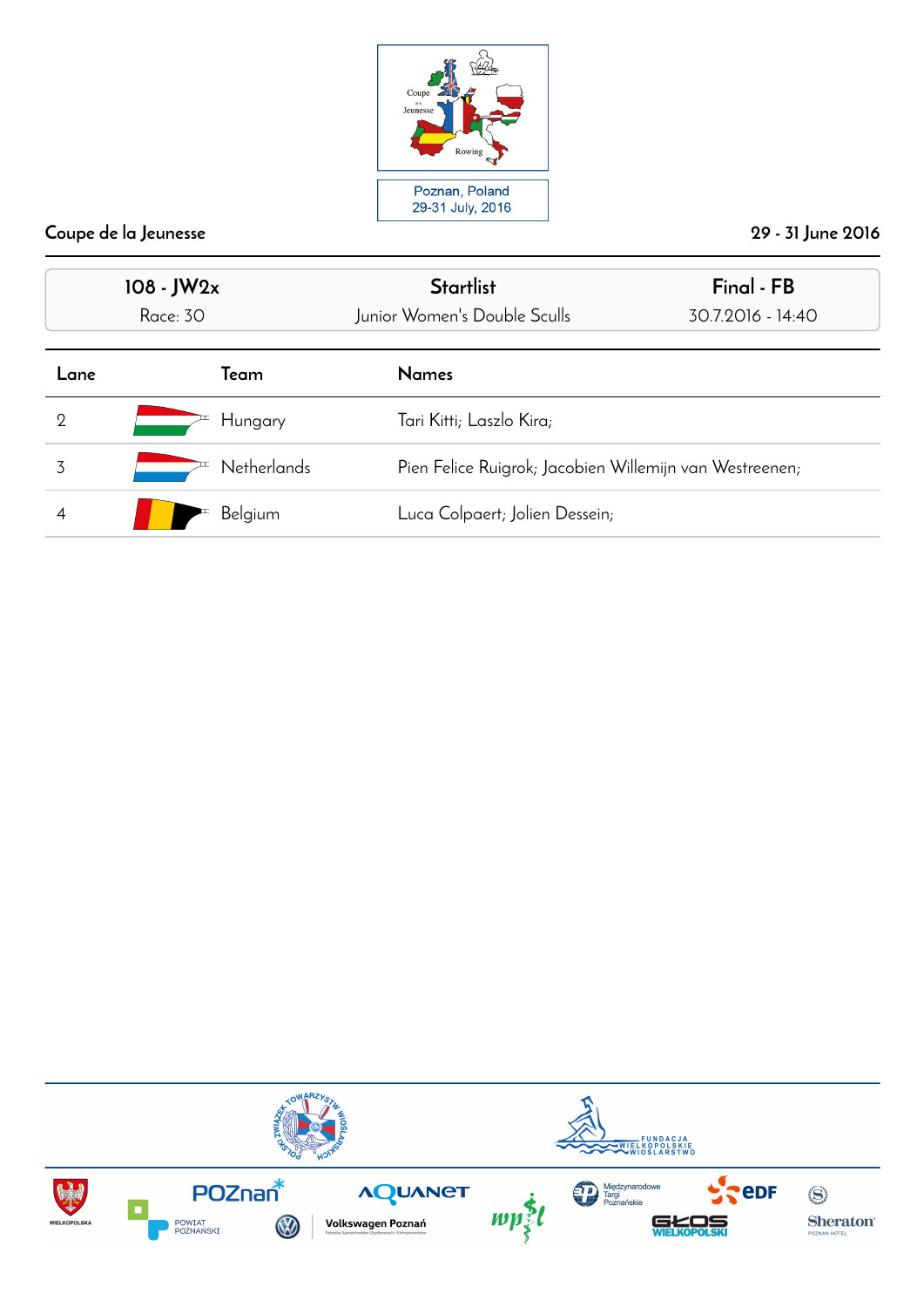

| 108 - JW2x<br>Race: 31 |                                | <b>Startlist</b><br>Junior Women's Double Sculls | Final - FA<br>30.7.2016 - 14:45 |
|------------------------|--------------------------------|--------------------------------------------------|---------------------------------|
| Lane                   | Team                           | <b>Names</b>                                     |                                 |
|                        | Austria                        | Victoria Petschnig; Sarah Reimann;               |                                 |
| $\overline{2}$         | Switzerland                    | Lisa Loetscher; Olivia Nacht;                    |                                 |
| 3                      | Poland                         | Aleksandra Manikowska; Magdalena Sochocka;       |                                 |
| 4                      | Great Britain<br>$\frac{N}{2}$ | Lottie Orr; Danielle Semple;                     |                                 |
| 5                      | France                         | Alice BOURDE; Aurelie BOUCHOT;                   |                                 |
| 6                      | Italy                          | Elena Merotto; Anita Serena;                     |                                 |

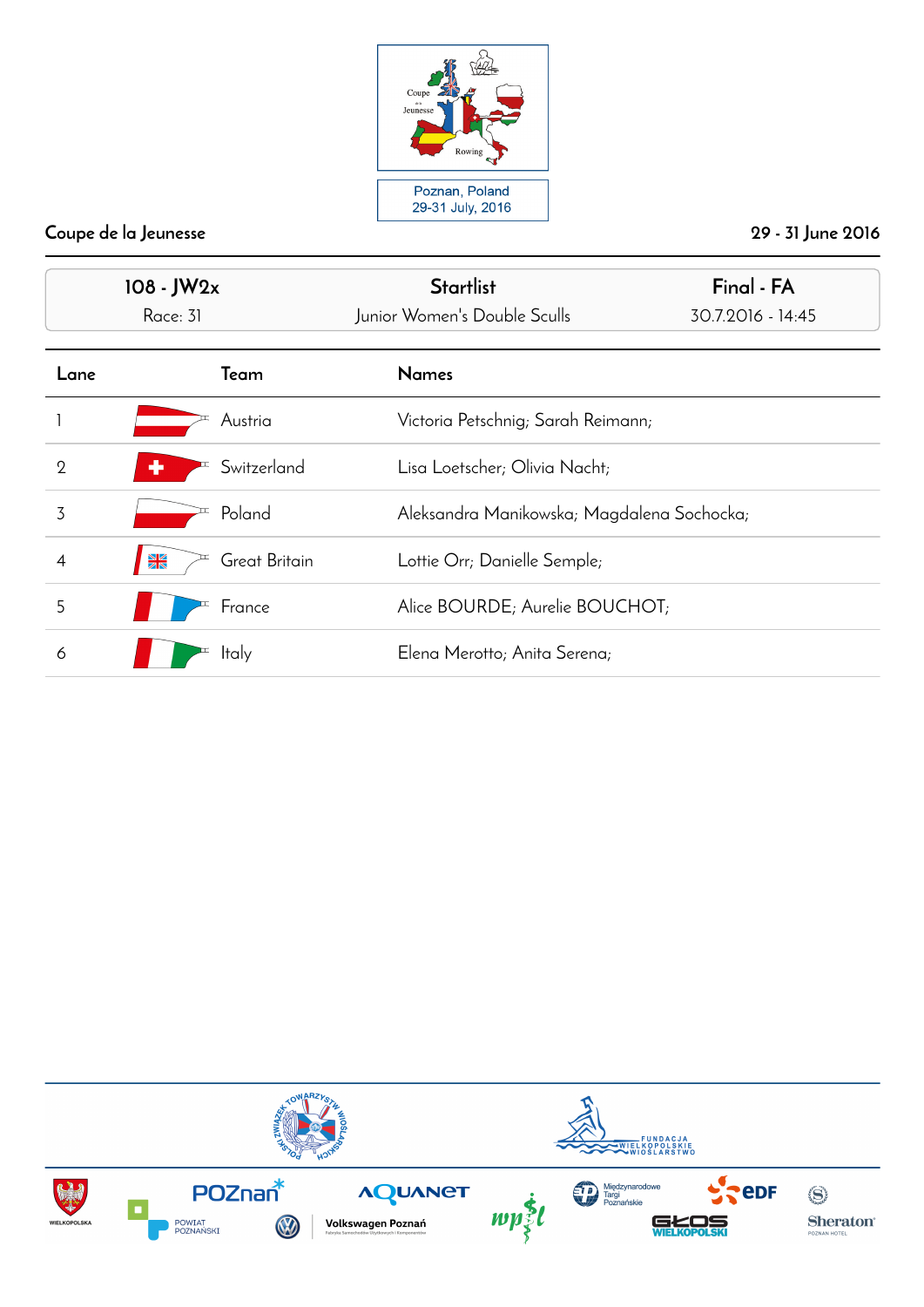

| 109 - JW4x<br><b>Race: 32</b> |                    | <b>Startlist</b><br>Junior Women's Quadruple Sculls                                  | Final - FB<br>30.7.2016 - 14:55                       |  |
|-------------------------------|--------------------|--------------------------------------------------------------------------------------|-------------------------------------------------------|--|
| _ane                          | Team               | <b>Names</b>                                                                         |                                                       |  |
|                               | Poland             | Wiktoria Majewska;                                                                   | Patrycja Adamczak; Michalina Partyga; Cyntia Delimat; |  |
|                               | <b>Netherlands</b> | Isabel van Opzeeland; Inez Den Hond; José Bernadette Derksen;<br>Emily Inge Neumann; |                                                       |  |
| 5                             | Portugal           | ANA RITA SILVA; ANA FILIPA FRUTUOSO; CLAUDIA<br>FIGUEIREDO; Maria Castro;            |                                                       |  |

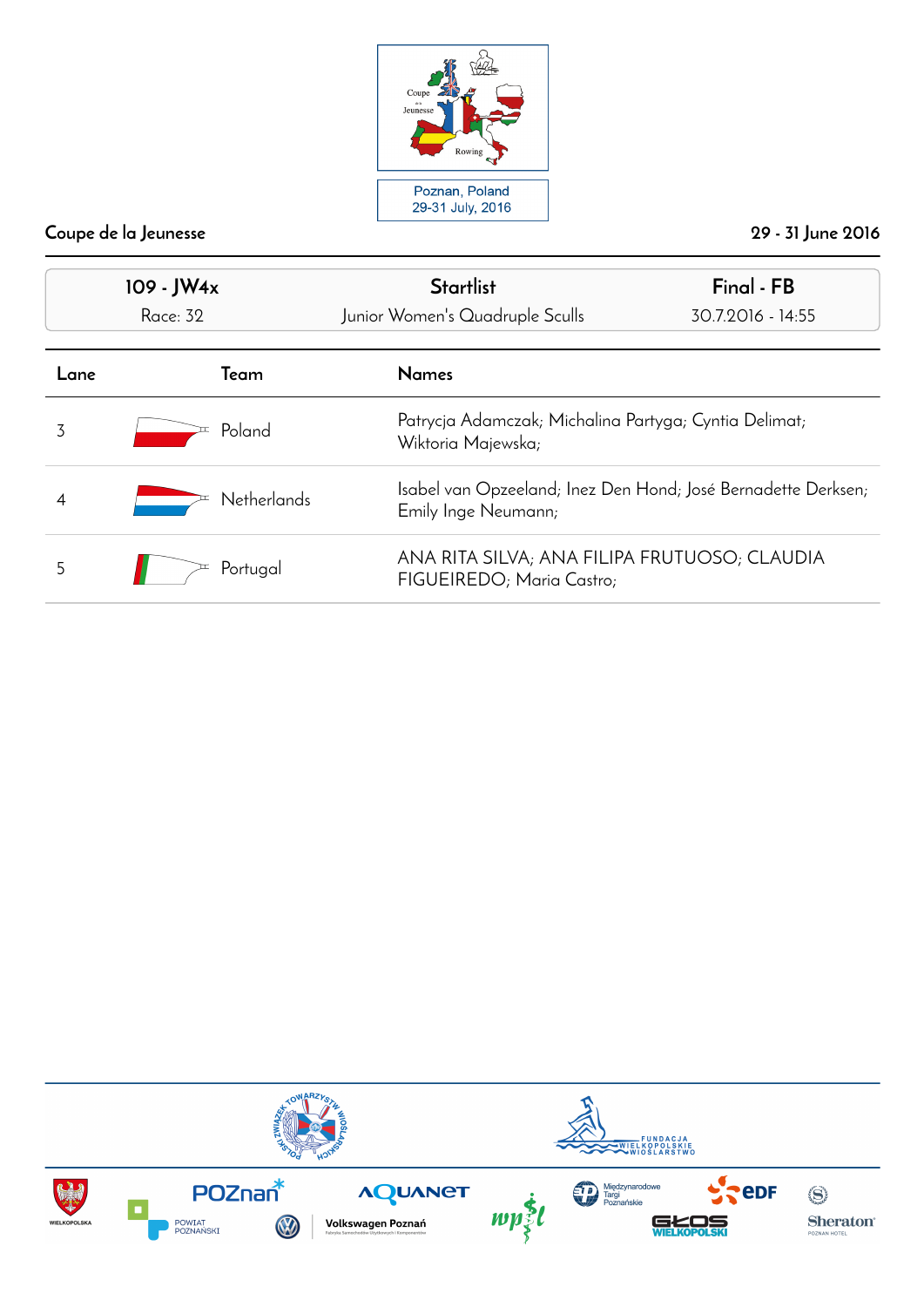

|                | 109 - JW4x                     | <b>Startlist</b>                                                           | Final - FA        |
|----------------|--------------------------------|----------------------------------------------------------------------------|-------------------|
|                | Race: 33                       | Junior Women's Quadruple Sculls                                            | 30.7.2016 - 15:00 |
| Lane           | Team                           | <b>Names</b>                                                               |                   |
|                | Hungary                        | Eszter Nasz; Zsofia Luca Csepel; Alexa Szilvia Magassy; Anna<br>Berekmeri; |                   |
| $\overline{2}$ | Ireland                        | Lucy Taylor; Fiona Chestnut; Hannah Scott; Margaret Cremin;                |                   |
| 3              | Switzerland                    | Sarah McErlean; Nina Libal; Emma Kovacs; Eline Rol;                        |                   |
| 4              | Great Britain<br>$\frac{N}{N}$ | Hattie Orr; Meg Saunders; Lucy Edmunds; Katie King-Smith;                  |                   |
| 5              | <b>Italy</b>                   | Isabella Mondini; Sofia Tanghetti; Maria Ludovica Costa; Irene<br>Lodo;    |                   |
| 6              | Austria                        | Julia Tomasch; Melanie Weiss; Juliana Holler; Julia Hanisch;               |                   |

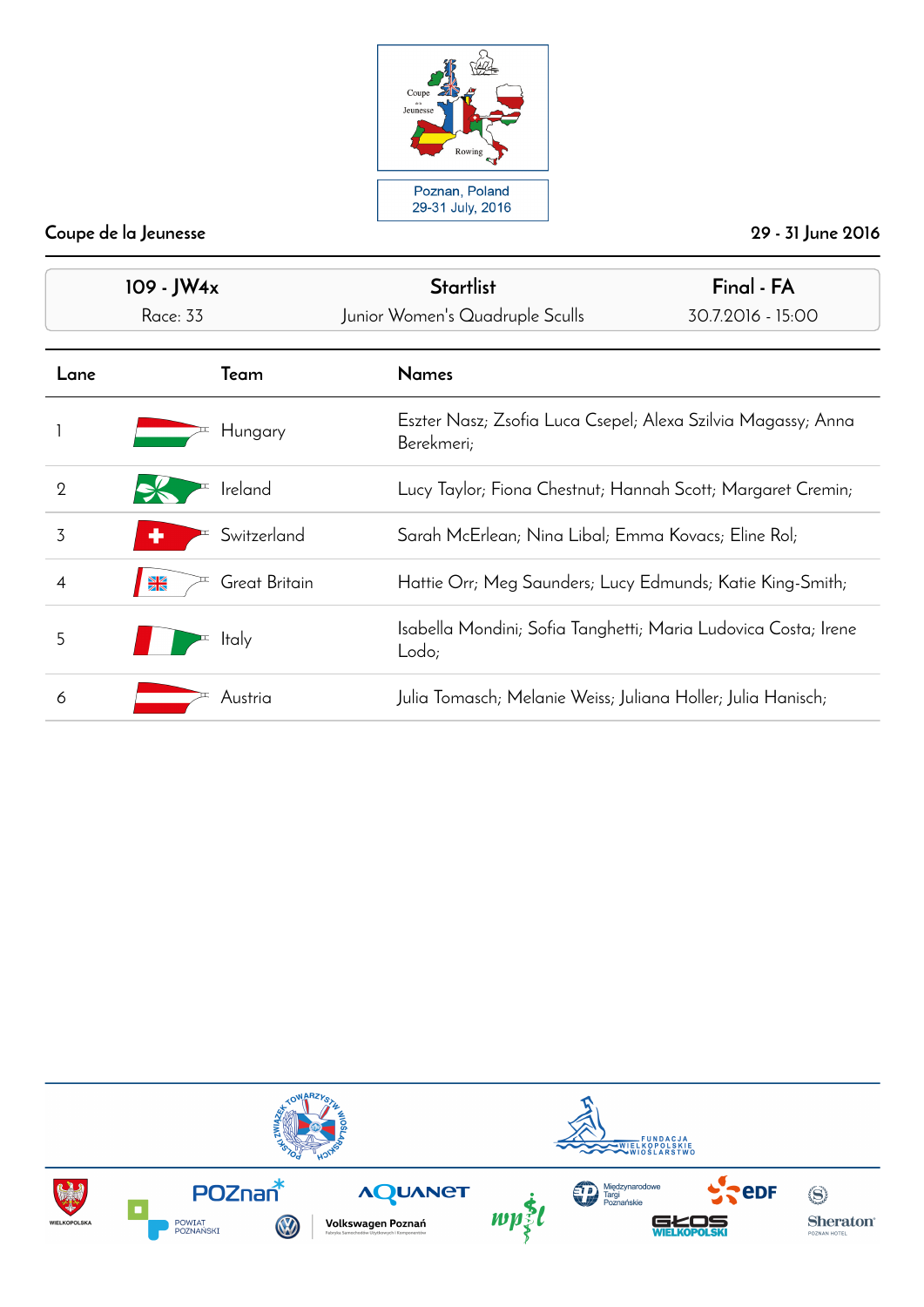

| $110 - JW2 -$<br>Race: 34 |                                | <b>Startlist</b><br>Junior Women's Pair | Final - FA<br>30.7.2016 - 15:15 |
|---------------------------|--------------------------------|-----------------------------------------|---------------------------------|
| Lane                      | Team                           | <b>Names</b>                            |                                 |
|                           | Spain                          | CARLOTA ALVAREZ; CARMEN MACHUCA;        |                                 |
| $\overline{2}$            | Ireland                        | Amy Mason; Tara Hanlon;                 |                                 |
| 3                         | Great Britain<br>$\frac{N}{2}$ | Kirstin Giddy; Celia Matthews;          |                                 |
| 4                         | Italy<br>F                     | Anna Morganti; Marta Barelli;           |                                 |
| 5                         | Belgium                        | Gwenaël De Leenheer; Louise Daenekindt; |                                 |
| 6                         | France                         | Morgane VERGNES; Emma SAUBADU;          |                                 |

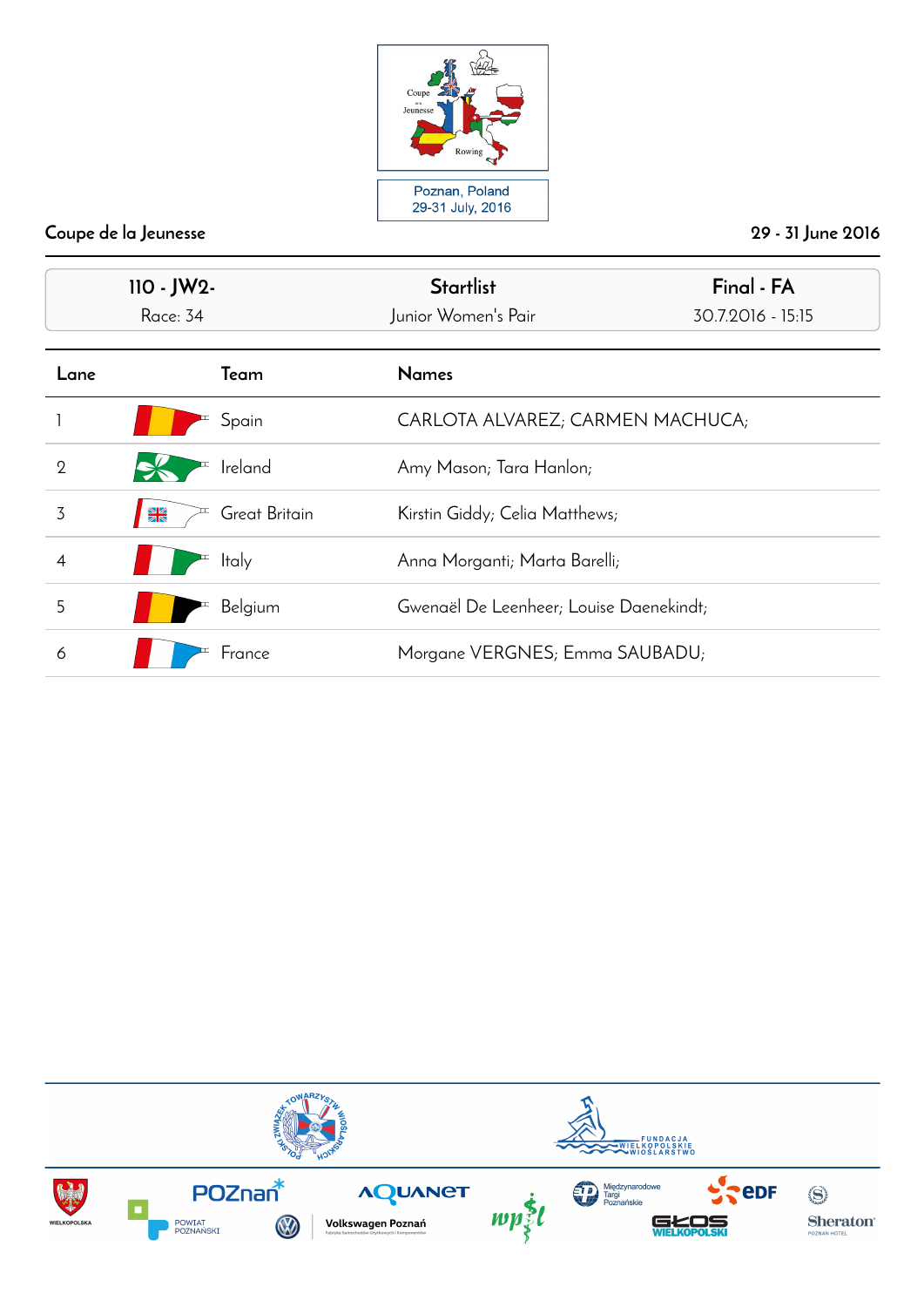

| 111 - JW4-<br><b>Race: 35</b> |                                | Final - F1<br><b>Startlist</b><br>Junior Women's Four<br>30.7.2016 - 15:30 |                                                                   |
|-------------------------------|--------------------------------|----------------------------------------------------------------------------|-------------------------------------------------------------------|
| Lane                          | Team                           | <b>Names</b>                                                               |                                                                   |
|                               | <b>Netherlands</b>             | Fleur van der Zee;                                                         | Florentine Atiyani de Boer; Jessy Vermeer; Iris Dorine Klok; Anne |
| $\overline{2}$                | Austria                        | Rosa Hultsch; Marlene Lechner; Katja Brabec; Martina<br>Gumpesberger;      |                                                                   |
| 3                             | Great Britain<br>$\frac{N}{2}$ | Lydia Currie; Flo Donald; Isabel Rundle; Lauren Kay;                       |                                                                   |
| 4                             | <b>Italy</b>                   | Valentina Gallo; Diletta Diverio; Agnese Medana; Clara Lo<br>Verso;        |                                                                   |
| 5                             | Spain                          | PAULA SALARICH; AITZPEA GONZALEZ; DAMARIS<br><b>BELTRI; NURIA PUIG;</b>    |                                                                   |